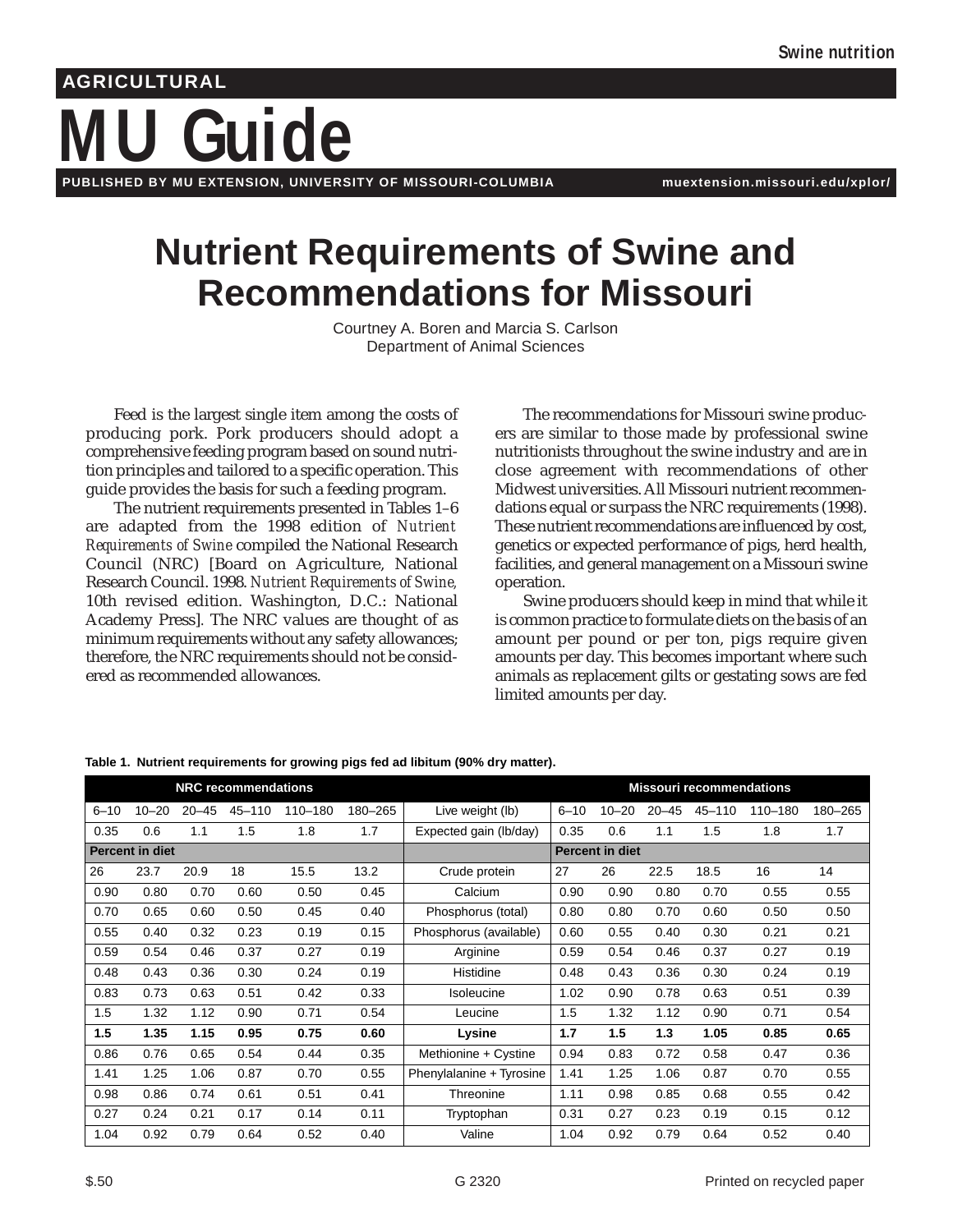### **Table 2. Missouri recommended nutrient additions per ton in grow-finish diets.**

|                   |                              | <b>Additions per ton</b>             |                                         |  |
|-------------------|------------------------------|--------------------------------------|-----------------------------------------|--|
| <b>Nutrient</b>   | Unit                         | <b>Grower period</b><br>10 to 135 lb | <b>Finisher period</b><br>135 to 260 lb |  |
| Salt (NaCl)       | pounds                       | $3$ to $6$                           | $3$ to $6$                              |  |
| Iron              | grams                        | 150                                  | 125                                     |  |
| Zinc              | grams                        | 150                                  | 125                                     |  |
| Manganese         | grams                        | 30                                   | 25                                      |  |
| Copper            | grams                        | 15                                   | 12.5                                    |  |
| lodine            | grams                        | 0.27                                 | 0.27                                    |  |
| Selenium*         | grams                        | 0.27                                 | 0.27                                    |  |
| Vitamin A         | million international units  | 6                                    | 5                                       |  |
| Vitamin D         | thousand international units | 900                                  | 750                                     |  |
| Vitamin E         | thousand international units | 25                                   | 20                                      |  |
| Vitamin K         | grams                        | 2.5                                  | 2                                       |  |
| <b>Riboflavin</b> | grams                        | 5.4                                  | 4.5                                     |  |
| Niacin            | grams                        | 30                                   | 25                                      |  |
| Pantothenic acid  | grams                        | 18                                   | 15                                      |  |
| Vitamin $B_{12}$  | milligrams                   | 25                                   | 20                                      |  |

\*Maximum legal addition is 0.27g/ton (0.3 ppm)

## **Table 3. Nutrient requirements of breeding swine (90% dry matter).**

|                                   | <b>NRC recommendations</b>           |                                               |                          | <b>Missouri recommendations</b>   |                                            |                                             |  |
|-----------------------------------|--------------------------------------|-----------------------------------------------|--------------------------|-----------------------------------|--------------------------------------------|---------------------------------------------|--|
| <b>Boars</b><br>(sexually active) | Gestation<br>(440 lb w/ 12)<br>pigs) | Lactation<br>(385 lb w/ 0.44)<br>lb/day gain) | <b>Nutrients</b>         | <b>Boars</b><br>(sexually active) | <b>Gestation</b><br>(440 lb w/ 12<br>pigs) | Lactation<br>(385 lb w/ 0.44<br>Ib/day gain |  |
| <b>Percent in diet</b>            |                                      |                                               |                          | Percent in diet                   |                                            |                                             |  |
| 5.0                               | 4.0                                  | 12.0                                          | Daily feed intake (lb)   | 5.0                               | 4.0                                        | 12.0                                        |  |
| 13                                | 12                                   | 17.5                                          | Crude protein            | 20                                | 13.5                                       | 19                                          |  |
| 0.75                              | 0.75                                 | 0.75                                          | Calcium                  | 0.90                              | 0.90                                       | 0.90                                        |  |
| 0.60                              | 0.60                                 | 0.60                                          | Phosphorus (total)       | 0.80                              | 0.80                                       | 0.80                                        |  |
| 0.35                              | 0.35                                 | 0.35                                          | Phosphorus (available)   | 0.50                              | 0.50                                       | 0.50                                        |  |
| $\overline{\phantom{0}}$          | $\blacksquare$                       | 0.48                                          | Arginine                 | $\overline{\phantom{0}}$          |                                            | 0.48                                        |  |
| 0.19                              | 0.16                                 | 0.36                                          | Histidine                | 0.19                              | 0.16                                       | 0.36                                        |  |
| 0.35                              | 0.30                                 | 0.50                                          | <b>Isoleucine</b>        | 0.35                              | 0.30                                       | 0.50                                        |  |
| 0.51                              | 0.42                                 | 0.97                                          | Leucine                  | 0.51                              | 0.42                                       | 0.97                                        |  |
| 0.60                              | 0.52                                 | 0.91                                          | Lysine                   | 1.05                              | 0.65                                       | 1.0                                         |  |
| 0.42                              | 0.36                                 | 0.44                                          | Methionine + Cystine     | 0.42                              | 0.36                                       | 0.60                                        |  |
| 0.57                              | 0.49                                 | 1.0                                           | Phenylalanine + Tyrosine | 0.57                              | 0.49                                       | 1.0                                         |  |
| 0.50                              | 0.43                                 | 0.58                                          | Threonine                | 0.55                              | 0.48                                       | 0.72                                        |  |
| 0.12                              | 0.10                                 | 0.16                                          | Tryptophan               | 0.14                              | 0.13                                       | 0.20                                        |  |
| 0.40                              | 0.34                                 | 0.76                                          | Valine                   | 0.40                              | 0.44                                       | 1.0                                         |  |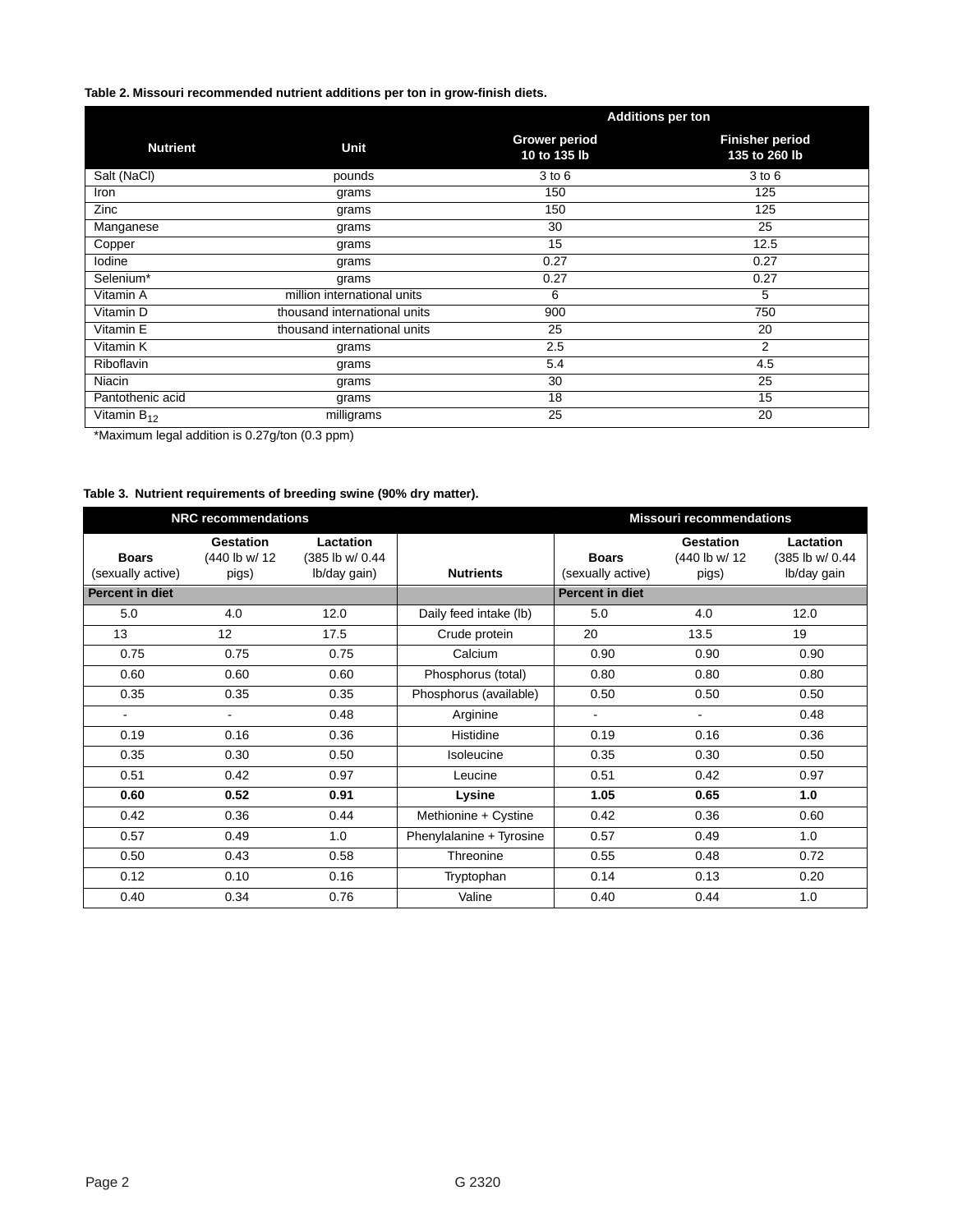**Table 4. Missouri recommended nutrient additions per ton in gestation, lactation, and boar diets.**

| <b>Nutrient</b>  | Unit                         | <b>Breeding Stock</b> |
|------------------|------------------------------|-----------------------|
| Salt (NaCl)      | pounds                       | 10                    |
| Iron             | grams                        | 150                   |
| Zinc             | grams                        | 150                   |
| Manganese        | grams                        | 36                    |
| Copper           | grams                        | 15                    |
| lodine           | grams                        | 0.27                  |
| Selenium*        | grams                        | 0.27                  |
| Vitamin A        | million international units  | 10                    |
| Vitamin D        | million international units  | 1.5                   |
| Vitamin E        | thousand international units | 40                    |
| Vitamin K        | grams                        | 4                     |
| Riboflavin       | grams                        | 9                     |
| Niacin           | grams                        | 50                    |
| Pantothenic acid | grams                        | 30                    |
| Vitamin $B_{12}$ | milligrams                   | 40                    |
| <b>Biotin</b>    | milligrams                   | 200                   |
| Folic acid       | grams                        | 1.5                   |
| Choline          | grams                        | 500                   |
| Pyridoxine       | grams                        | 13.75                 |

\*Maximum legal addition is 0.27g/ton (0.3 ppm)

#### **Table 5. Partial composition of feeds commonly used in swine rations (90% dry matter).**

|                        |                          |                                  |              |                             | Amino acids    |                                     |                    |
|------------------------|--------------------------|----------------------------------|--------------|-----------------------------|----------------|-------------------------------------|--------------------|
| Feedstuff              | Crude<br>protein<br>$\%$ | <b>Energy</b><br>(ME)<br>Kcal/lb | Calcium<br>% | Total<br>phosphorus<br>$\%$ | Lysine<br>$\%$ | <b>Methionine</b><br>+ Cystine<br>℅ | Tryptophan<br>$\%$ |
| Corn U.S. #2           | 8.3                      | 1,554                            | 0.03         | 0.28                        | 0.26           | 0.36                                | 0.06               |
| Grain sorghum          | 9.2                      | 1,518                            | 0.03         | 0.29                        | 0.22           | 0.34                                | 0.10               |
| Wheat                  | 11.5                     | 1,500                            | 0.04         | 0.39                        | 0.38           | 0.49                                | 0.26               |
| Oats                   | 11.5                     | 1,232                            | 0.07         | 0.31                        | 0.40           | 0.58                                | 0.14               |
| Soybean meal (44%)     | 43.8                     | 1.445                            | 0.32         | 0.65                        | 2.83           | 1.31                                | 0.61               |
| Soybean meal (48%)     | 47.5                     | 1,536                            | 0.34         | 0.69                        | 3.02           | 1.41                                | 0.65               |
| Meat & bone meal       | 51.5                     | 1,011                            | 9.99         | 4.98                        | 2.51           | 1.18                                | 0.28               |
| Fish meal (menhaden)   | 62.3                     | 1,527                            | 5.21         | 3.04                        | 4.81           | 2.34                                | 0.66               |
| Alfalfa meal           | 17                       | 832                              | 1.53         | 0.26                        | 0.74           | 0.43                                | 0.24               |
| Dicalcium phosphate*   | $\blacksquare$           | $\blacksquare$                   | 20 to 24     | 18.5                        |                | $\overline{\phantom{a}}$            | $\blacksquare$     |
| Monocalcium phosphate* |                          | $\overline{\phantom{0}}$         | 17           | 21.1                        |                | $\overline{\phantom{a}}$            | ٠                  |
| Limestone*             | $\overline{\phantom{a}}$ | $\blacksquare$                   | 35.84        | 0.01                        |                | $\overline{\phantom{a}}$            | ۰                  |

\*Check actual values on feed tags.